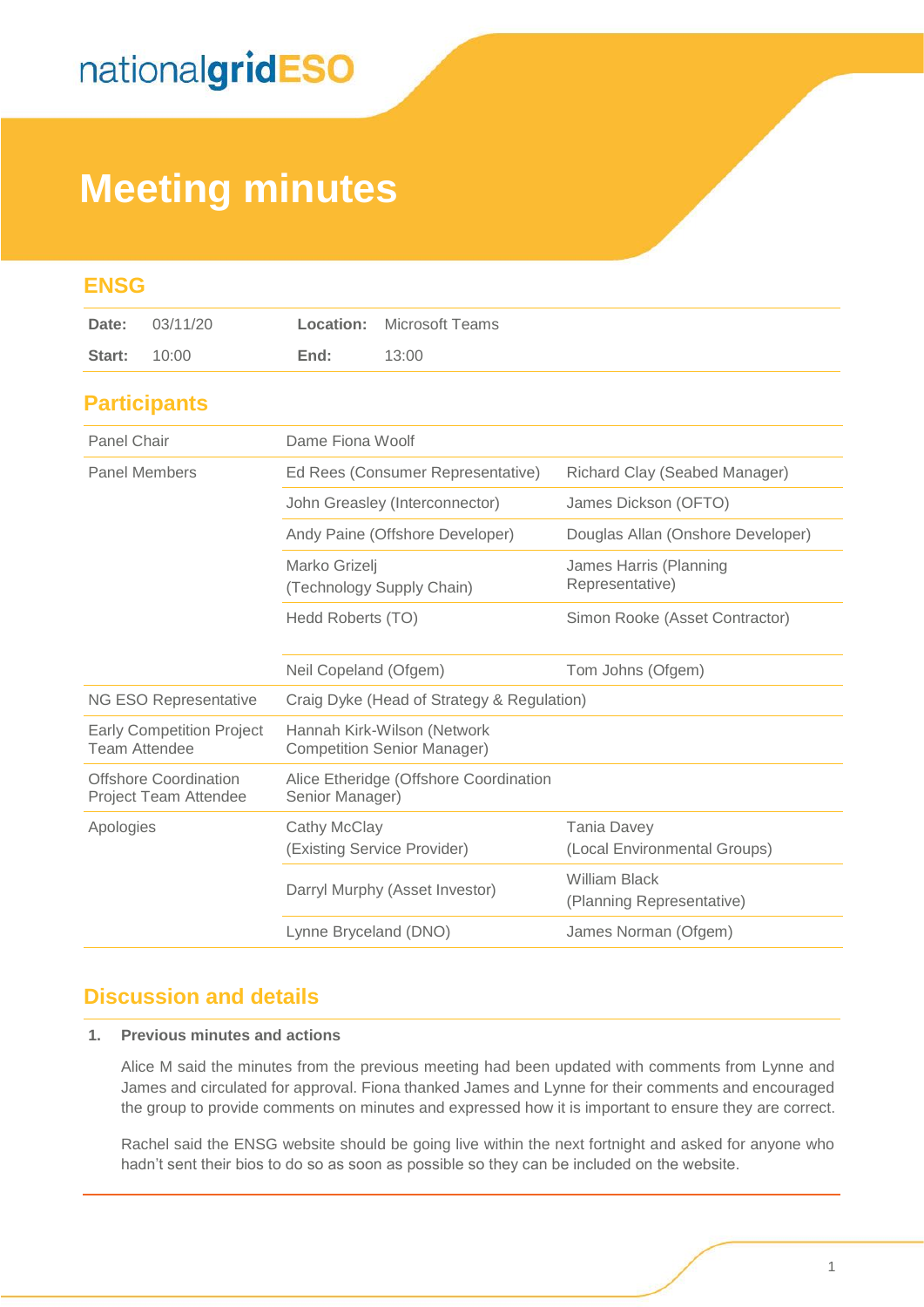Alice E confirmed BEIS will be attending the 19th November meeting to give an update on their OTNR.

Actions 19, 22 and 23 were closed.

#### **2. Early Competition - Stakeholder Workshops**

Rachel Payne spoke through slides 5 to 9 to give an overview of what engagement is planned for phase three and how the feedback received has been used.

Rachel said they had been speaking with Ofgem to confirm when their final determinations will be published to ensure their next phase consultation is published ahead of it, which should be early December. The consultation will be open for 10 weeks. They are going to notify industry that the consultation is going live through twitter and newsletters. Then a week after publication there will be a launch webinar which will be recorded and published on the website. The team has considered the feedback that the consultations are large documents and are time consuming to reply to. They will run some Q&A workshops to allow stakeholders to ask questions and feedback comments. The team will run three webinar sessions twice, looking at specific chapters from the consultation:

- commercial model and implementation
- roles and early competition at distribution level
- project identification and end to end tender process

Again, these will be recorded and published on the website. Rachel said that they are happy for people to feedback verbally instead of in writing. In these cases, someone else from the ESO will take notes and then we will get written confirmation form the respondent that it has been captured correctly.

Rachel said that the team was producing document on "you said, we did" which will be published ahead of the consultation.

James D said the number of responses from phase two was disappointing, so for phase three engagement is there anything that can be done to solicit additional number of responses. Rachel said they are looking at different approaches and speaking to internal comms on what can be done through twitter. The ESO also runs an Operability forum which can include an agenda item on Early Competition. The team will use newsletters from the ESO to get to a wider audience. They are also calling new stakeholders to ask how they can engage with them and get them more involved.

Rachel said it was worth mentioning that in phase two, they still received a lot of good responses through workshops, even though they did not get the number of formal responses they were hoping for.

James D said that in order to get the best feedback they needed to identify who the audience was and be clear on who the potential competing entities may be and ensure they are targeted and are aware of the process, as this might not be something the targeted audience has focus on. For the process between phase two and three, it would make sense for there to be a reassessment through terms of reference in terms of developing this program to understand whether it has been clearly identified and adhered to, as there is currently no visibility of that. Hannah said they have the Ofgem published letter which was high level in terms of specific models. They also have an advisory committee to ensure they are delivering against the scope. Rachel said she will make sure the diagram on slide 7 is updated to show that as it will be published in the consultation document.

**ACTION:** Rachel to update the diagram to include the advisory committee

Douglas asked when receiving feedback during the workshops, how do they know the individuals are competent and are giving the views of the company without a formal response. Hannah said it was a good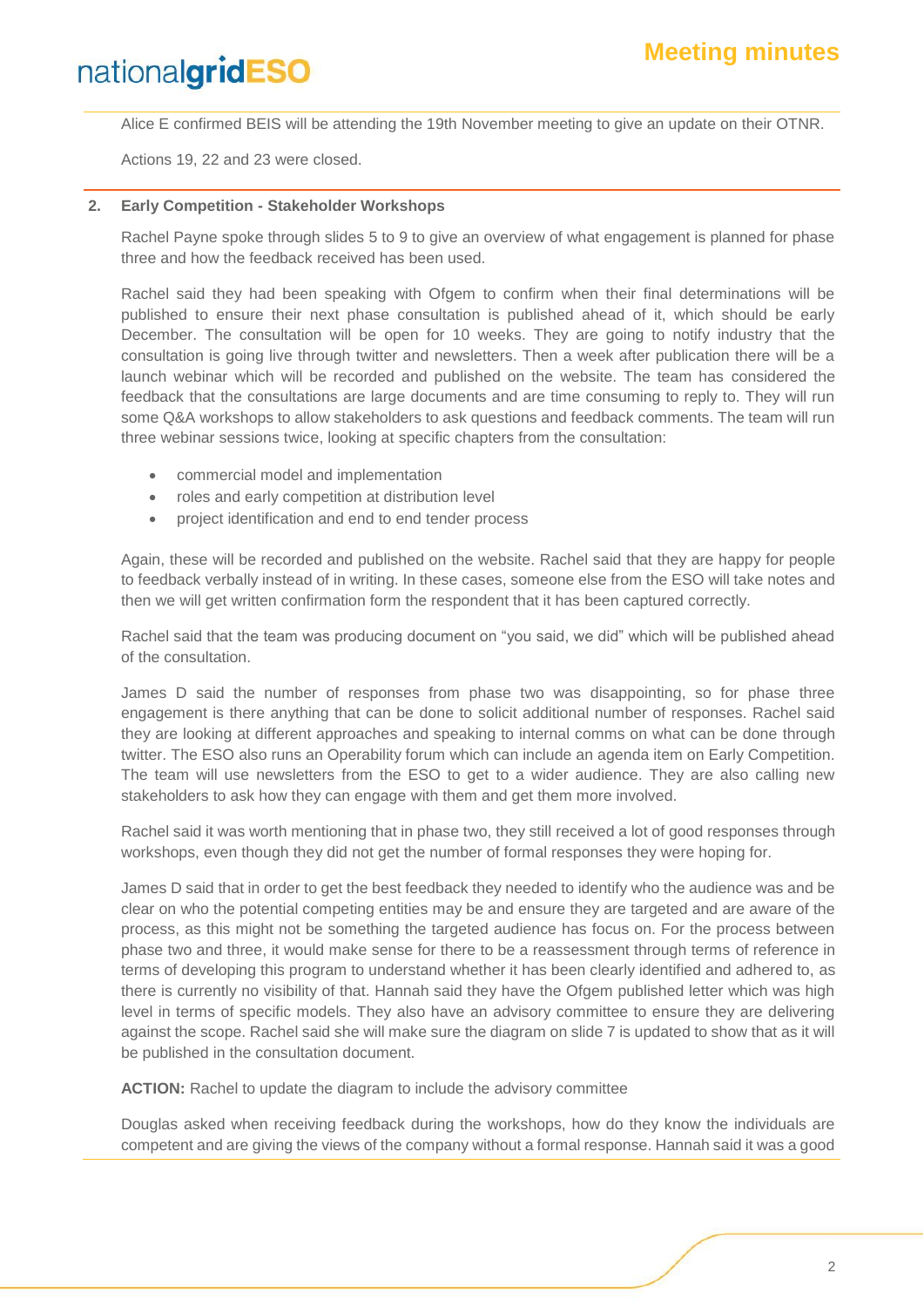point and not something they had considered. If a formal response was given as well, they would give more credence to it over verbal. But Hannah agreed she needed to consider that further.

**ACTION**: Hannah to consider how to validate verbal feedback during workshops.

Hedd said he read the pre-read and it had the feedback included but wanted to ensure that the feedback received was being considered. Rachel confirmed it was.

Fiona asked whether the ESO is going to provide reasons for its decisions. Fiona said it does make for a long document when providing the reasoning, but it gives comfort that the points being made have been well thought through. Rachel said the consultation document will sign post how the decisions have been made.

Sally spoke through slides 10 and 11 to give an overview of the workshops held in September on the indicative solution identification process, focussing on how stakeholders can be engaged in this process and provide input.

Mike spoke through slides 12 and 13. The first slide was about the workshops held on risk allocation and post preliminary works cost assessment process. Feedback received from a handful of stakeholders showed concern on there being a cap and performance bond and how they would potentially control costs.

There were workshops held on operational incentives and the feedback said that the incentives need to be clear up front and the arrangements needed to be level between network and non-network solutions with some flexibility.

James D said the risk allocation and operational incentives will determine what type of investors will be attracted, so to what degree has the team done any assessment into that in comparing the counterfactual of the current arrangements in place. Mike said in the early stages they looked at having similar incentives in place to what the onshore TOs have but felt it would be less appropriate. So, they have been looking at the OFTO regime and pathfinder regimes. Currently, the OFTO floor is 90%, whereas in the pathfinders, where you might have a different type of participant, the floor is 0%. The team is looking at having something similar but as there are different investors, they need to consider the floor and need to have some elements of these regimes on a case by case basis for incentive design. Someone who has something constructed and is providing an additional service may be able to take on more downside risk than someone who is building something new and is only providing that one service.

James D asked in terms of risk allocation, has there been any thinking done on whether the team is looking at implementing a greater transfer of risk through this process or maintaining the existing risk allocation between the consumer and TOs. Mike said it was not something they had fully considered yet and they will consider it as part of the next consultation. They have not started with the existing RIIO risk allocation, they are building it from bottom up whilst keeping an eye on OFTO regimes and current regime as well as looking at what Ofgem are considering for the late competition model. When they get to a builtup position for early competition, they will demonstrate what they think is an appropriate balance between consumers and bidders to make the process work at an earlier stage. Then they will need to look at that against the RIIO regime.

Mike spoke through slide 14 on the workshops on heads of terms and industry code impacts. He said it was a less controversial area. In the workshops they went through some of the detail around future code changes and when and how, rather than overarching principles. There were some concerns raised around the performance bond element. Overall, attendees seemed to agree with what was presented.

Richard P spoke through slide 15 on ESO role in Distribution. Richard said it is not included in phase two but will be considered in phase three. Ofgem has asked the ESO for a thought piece on what the ESO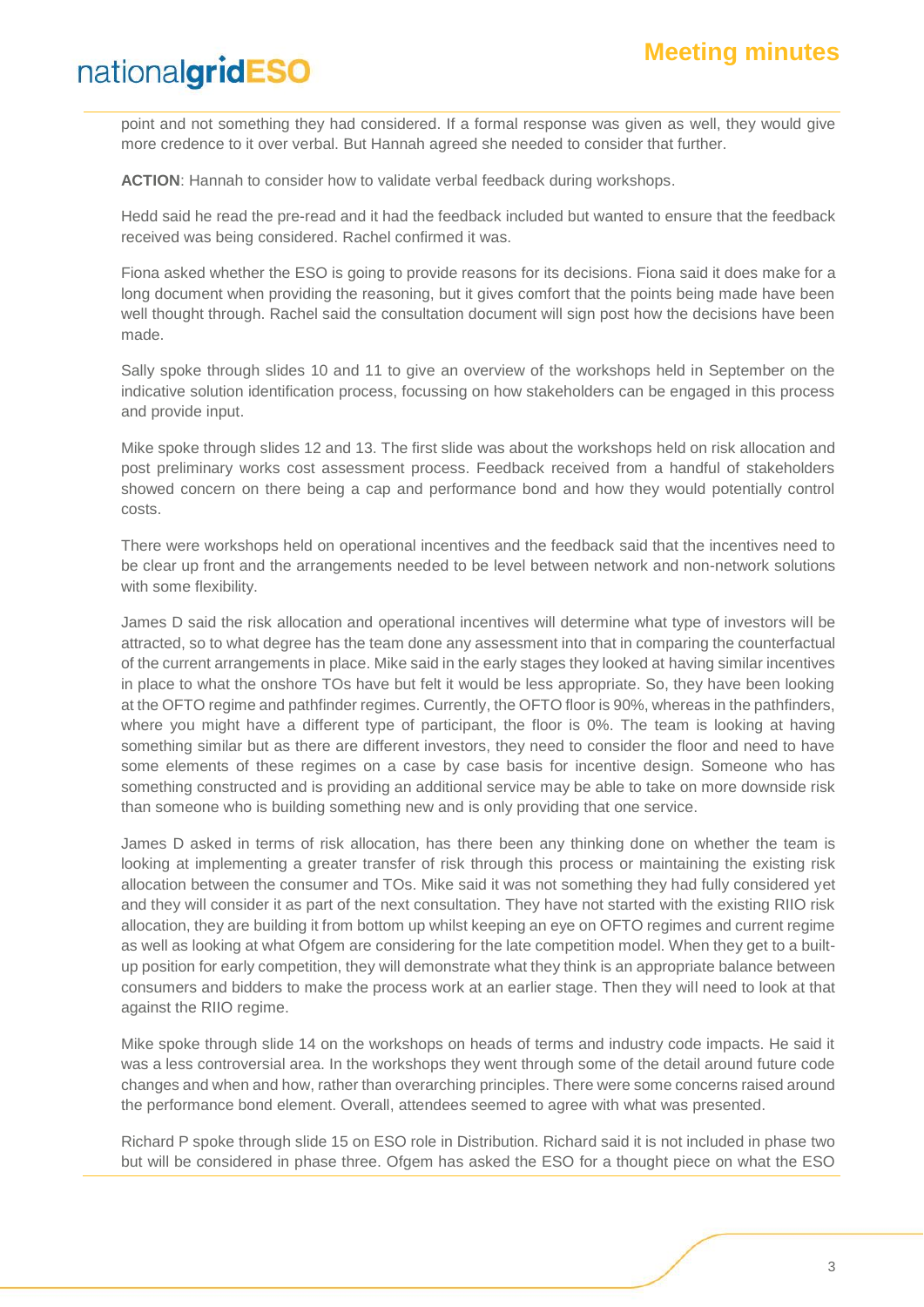role could be for competition at distribution level. The team ran workshops and consulted an ENA subgroup, chaired by Lynne, to get feedback on their proposals. The team has considered whether the proposed model and roles for transmission would transfer well to distribution. There was a strong opinion on existing roles at distribution continuing to carry out those roles. There was little appetite for a third party to be introduced or the creation of a new role. There was less concern of conflicts of interest at distribution level than at transmission. There was a lot of support for contract and payment counterparty roles and feedback agreed that Ofgem should be the approver, but it was suggested their decisions should be reviewed.

Richard P went through slide 16 on information provision workshops. He said that they used webinars to explore industry feedback on what additional information was needed. The feedback on what was provided suggested that it was generally sensible, but several stakeholders suggested that there may need to be additional information supplied depending on the proposals.

The webinars were used to test the question of whether more information is required up front as part of the tender or if it is a case of additional studies to be done once bidders have set out their outline proposal. Feedback suggested that it would be very difficult, if not impossible, to provide all the information on all the different permutations that might come back and that studies, particularly network impact studies, are generally unique to the proposal. So, feedback said impact studies will be necessary and it will not be possible to provide the information up front to remove the need for additional studies once outline proposals have been prepared.

The team have planned workshops to look at who would be best placed to do those studies; currently it is the TOs. It needs to be considered how to complete those studies without having a conflict of interest. There also needs to be further consideration of what information is available with more granularity, and how to work around the lack of availability.

#### **3. Early Competition - Network Planning Roles and Responsibilities**

Sally spoke through slides 17 to 30 in order to facilitate a discussion on the two issues:

- whether and how TOs should be able to provide potential solutions for competed projects; and
- if TOs participate, their network planning roles could give them an advantage in competitions.

Hedd said it has been discussed that interested parties can provide solutions at an earlier stage, before the incumbent TO has done an initial solutions development. Then, the team seems to be saying there will be a process where the TO is involved in an initial solution which is causing a problem. Does this relate to this issue? Sally said that this does relate and how we make it fair and transparent was raised by stakeholders. There are a lot of other conflicts including the additional information that the incumbent TOs have access to. Hedd said for that element of conflict of interest you have some options, but he wondered if allowing everyone to provide their solutions at an earlier stage mitigates that element of conflict.

Douglas and James D both questioned what was meant by the option of a TO parent company not being able to compete. Sally said it was not an area that had been considered in detail yet and whether the whole company would be excluded or if there are some exceptions. Sally said in the most extreme option is no part of the TO being able to compete. Fiona said she can think of a few permutations that can be used to structure shareholdings to avoid other problems (e.g. tax) l to make it not look like it is a subsidiary or parent company.

Fiona said San Diego Gas and Electric / Sempra Energy is an interesting example to look at.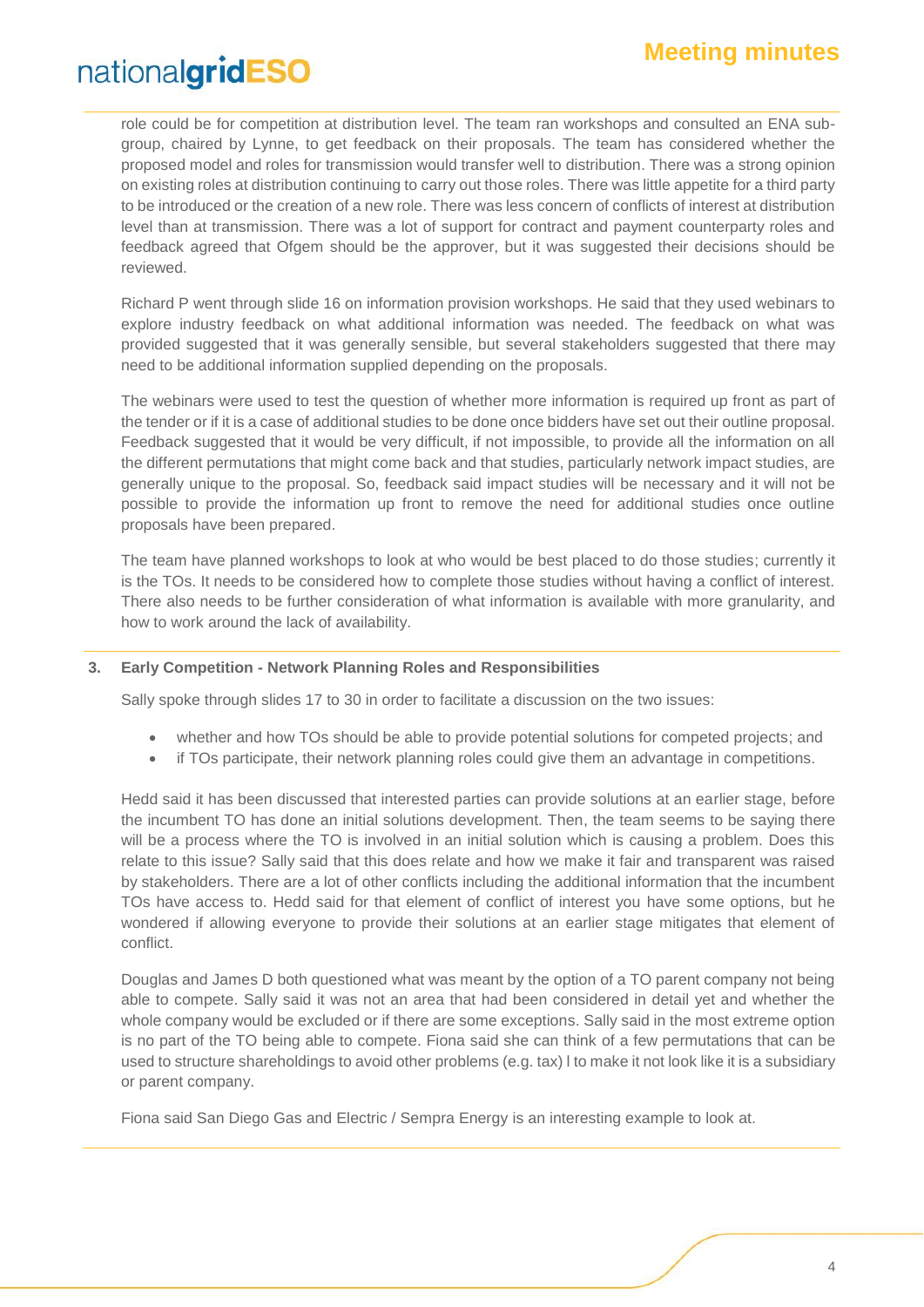Ed said there is a risk of duplication by having the TOs participate through RIIO and then through early competition process. The TOs also have an advantage by knowing their area and networks well. Sally said to remove duplication, the TO will not be providing a solution if the TO cannot compete.

Fiona said the TOs may be nervous about others owning assets or using their existing assets and TOs may deny others permission to do this in case something goes wrong. Sally said they have worked on the assumption that there needs to be clear accountability and ownership lines. Third parties utilising part of the existing network is going to be quite challenging.

Simon said the assets should be independent and separable, not projects working on the existing assets. It only becomes contentious when talking about assets on the mainland constructed by CATO type projects with assets for which the TOs are responsible. He pointed out that there may be the perception of a conflict of interest.

Simon suggested to try and separate offshore projects from onshore projects. Sally said this project is focussing on onshore work, but there may be a link offshore, with the bootstraps, for example.

Hedd said where utilising existing assets, he sees it meaning ratings of existing circuits are changed. Sally said this would be covered under the initial planning process; for some solutions there may be a situation where TOs can utilise existing assets.

Sally said that one incumbent TO participation option is that they are a formal bidder in competition. The alternative option proposed is that the TO provides a 'counterfactual' solution. Other bidders then must put forward a better solution than the counterfactual.

James D asked in relation to the second option, whether its consideration had already taken place because it had been decided to go to early competition? Sally said the TO solution would be put forward at the point of competition. For the first option, there still would be an indicative solution but not a solution to beat.

Simon asked if this is an early stage competition and what would counterfactual look like and if it is a budget. There is the issue that it would not be accurate and there could be a risk that it is adjusted at a later date. Sally said that a problem with this approach is that there will not be an accurate counterfactual. Simon said the TOs could say further down the line that their proposal would have been better. Sally said they need to make sure it is fair and the TO proposing the counterfactual needs to be held to account. The ESO position is that TOs should be able to compete as they are a strong competitor and they should be a formal bidder.

Sally said they hope to get a variety of participants in the competition. The ESO needs to understand how potential bidders feel about their chances to beat the TOs. Simon said he understands the problem they have, and it seems sensible that the TO can provide a competitive price, but if they can do that then why is there the need for competition? But to be able to compete on level playing field, it is quite difficult considering the size of the entities.

Fiona asked if Ofgem had given any indication of what the policy objective is. Sally said her understanding was that the aim was to get more participants involved rather than driving down TO prices. Tom said that was correct. They are looking for it to drive a widening of approaches and solutions and there is clearly a cost benefit of doing that. However, the starting point is that there should be as many bidders as possible to provide different solutions to the problem.

Hedd said one of the differences here was that they are specifying the need in quite a different way. The RIIO arrangement presuppose asset solutions lasts for an average regulated life of 45 years. You could potentially be specifying needs here that are considerably lower than that, which could mean different solutions could be more appropriate with differing levels of risk which could be why there is merit in TOs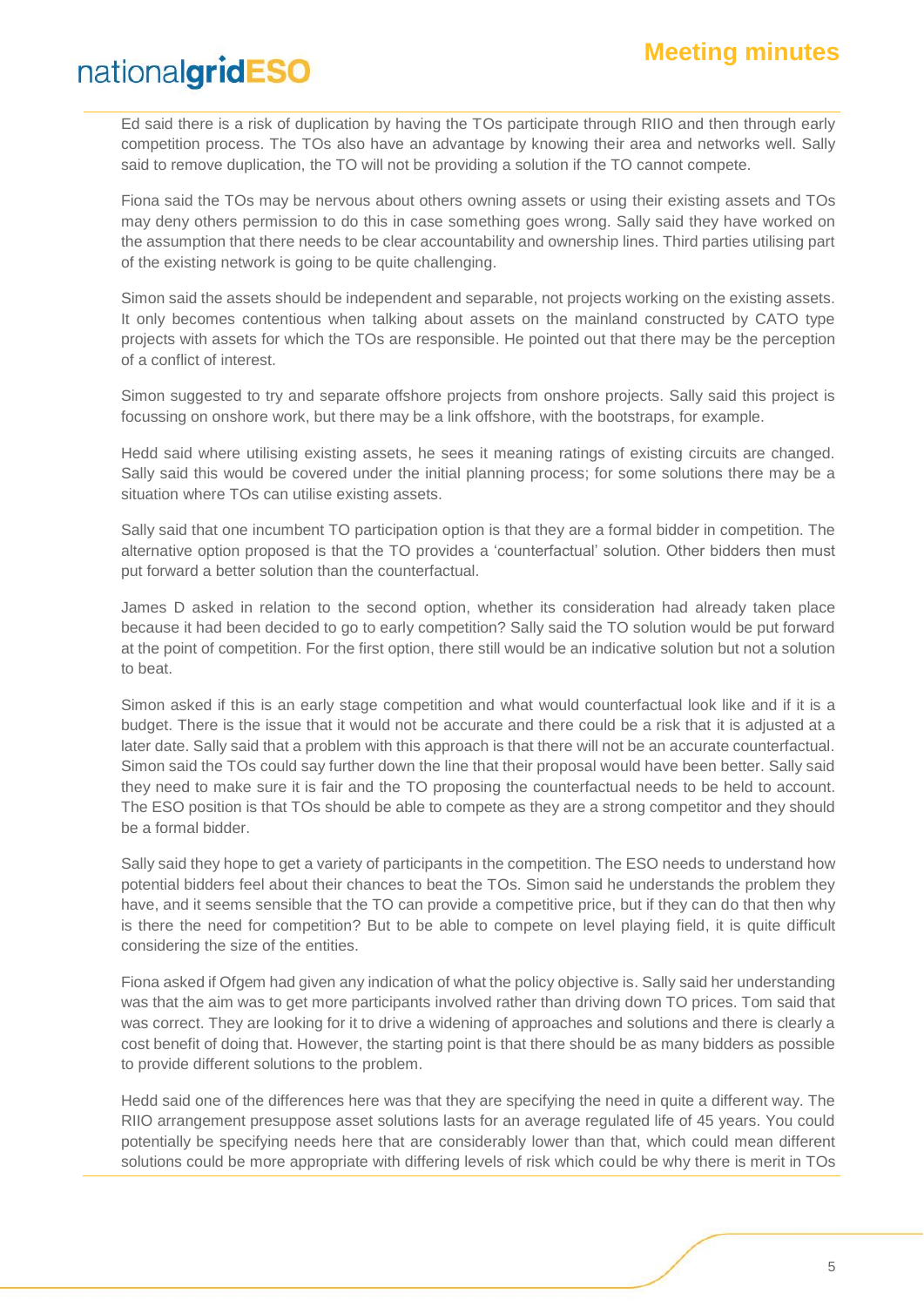being formal bidders in the competition as their solution may be different to the RIIO version of the solution. Sally said it would be hard to marry up the two processes so that they are equivalent and fair without fundamentally changing the RIIO process.

Sally gave an overview of the NOA process and the current roles of the TO and ESO. Fiona asked what happens if the TOs and ESO don't agree. Sally said there is a committee who has final authority, made up of people from the ESO and TOs. Hannah said it is an ESO run process run collaboratively with the TOs. But recommendations are made by the ESO and it is up to the TOs where they invest in the network.

Sally spoke through the conflicts of interest and the options to mitigate the conflicts. James D asked if there is any merit in the ESO doing the needs identification solely or is the process so intertwined that it is difficult to split it; Hedd supported James' question. Sally said they could, but identifying the needs case is the least controversial area, it is more the solution development where there is more conflict with the TO role. Sally said a lot of bidders said they would want the project more well defined before they bid but providing more information would be difficult to do.

Fiona asked to what extent is it driven by the issues, for example of asset health, that only the TOs can know what is required as they know the asset life and behaviour in the maintenance situation. Hannah said the TOs are responsible to drive the asset replacement process as they know what needs to be replaced and when. There are discussions on whether the assets could be replaced like for like or if there could be other solutions. Fiona asked if they had considered how they could police or audit this as some people will perceive a conflict of interest, where perhaps there isn't one. How do you demonstrate the ringfencing? Sally said the proposals they have put forward are based on Ofgem's late model so there is already a lot of detail.

Sally said the next steps will be to put the ESOs preferred position in the phase three consultation. Douglas asked if any cost benefit analysis has been undertaken for the Early Completion project. What cost savings would be passed to consumers? Sally said there hasn't been a CBA done yet, but the purpose of the current review is to analyse how much it would cost to introduce Early Competition and that will then be considered in a CBA later.

Fiona asked the group if they are happy with the ESO's approach to analysing how the bidders would participate and the mitigation of the conflicts of interest. Fiona said there is merit in analysing the situation with TOs being bidders and there are different ways of mitigating the conflicts. James D said generally the rationale provided has been quite subjective and it is not clear what the detrimental effect could be. The team needs to set out the rationale behind the conclusions that have been drawn. It is important that they are clear in terms of who the entities are when discussing conflicts of interest, for example, group companies or group associated companies. Sally said they will reflect that in the upcoming consultation document.

#### **4. Offshore Coordination Update**

Alice E spoke through slides 31 to 34. Alice E said it was discussed in the last meeting that a report from the group would be useful and spoke through the scope of the report. Alice said the report would need to be completed by the end of November.

Andy said that he thinks something should go to BEIS to provide input in the wider study. Though he has concerns about timing as the consultation only closed last week and it was previously said the output would be available in December. The general worry is how the ESO work interacts with the wider BEIS review. Andy asked if there could be an initial view on consultation responses. Alice E said they are currently digesting the consultation response and should get a good steer from that. The first phase ends in December, but if phase two will be taking place they need to agree that early to be able to ensure they have the right resource.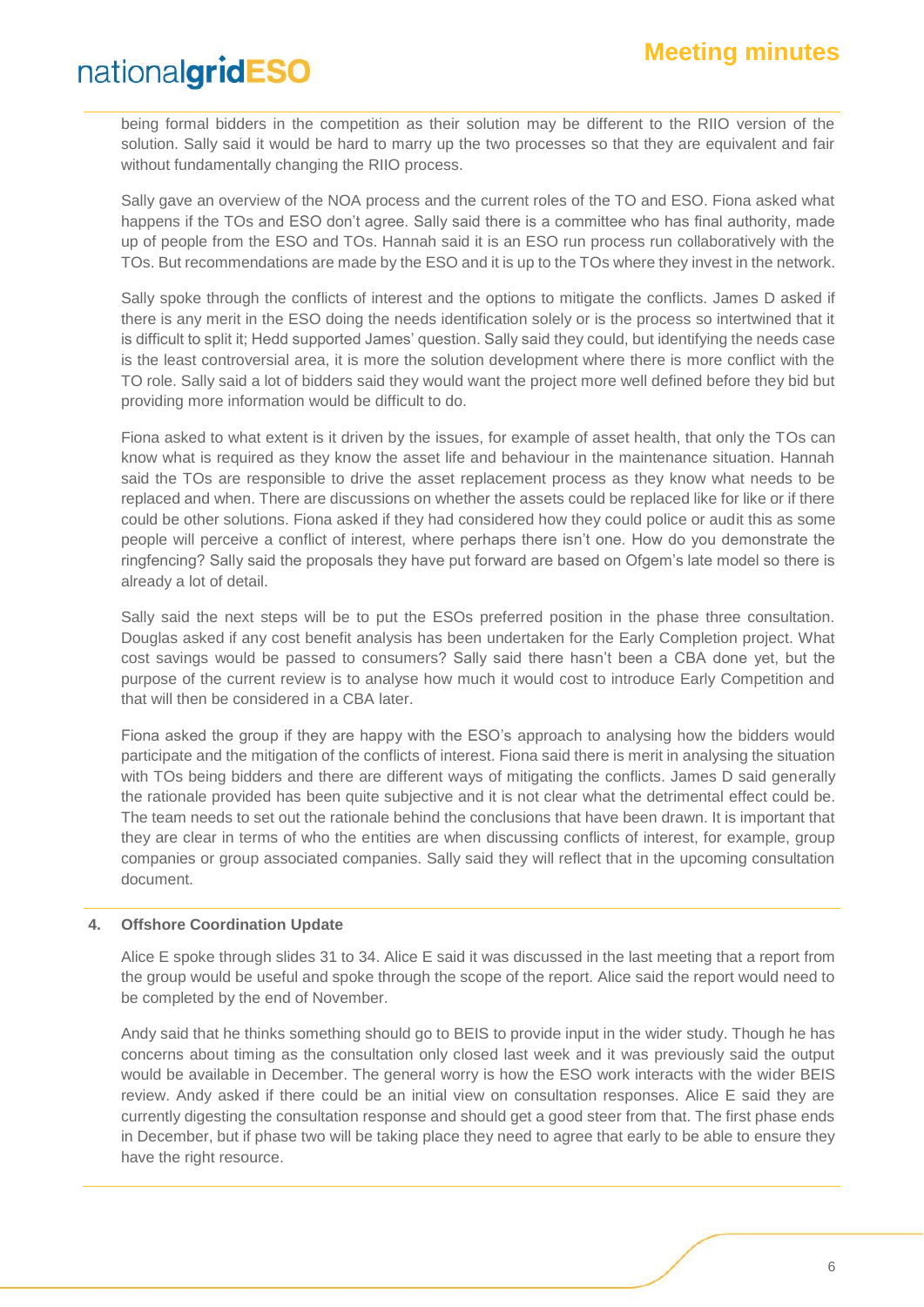John said there is a feeling that people are being bombarded with consultations on similar things. He hasn't seen a huge amount from BEIS and more information in the 19<sup>th</sup> November meeting may be more help. John said that whatever happens in phase two, it needs to be clear how it fits in with everything else going on and there is an overall objective and strategy. A clear simple statement would be useful to get the industry behind it. Alice E said there is now a statement on the OTNR website. In the detail there, it does make it clear that coordination is a big part of their objectives. Government policy has also been updated to reflect this.

Richard said he has discussed having a report with Alice E since the last meeting. Richard thinks a report would be a good thing and would fulfil the terms of reference. There are timing challenges to get this done but the group has a lot of expertise and would be useful to inform BEIS and give recommendations on phase two of the ESO work. Due to timescales it might need to be relatively light.

Andy said, reflecting on the role of the ENSG as a challenge group, it is not up to the group to write the scope for phase two, but they can make recommendations on areas of focus and critique it. The ESO should write the scope.

Alice E said overall there seems to be support from the group to produce a report and it would be useful to have a substantive discussion in the next meeting and then write it up. Then we can take a view as to whether there need to be further steps.

**ACTION:** Alice M to write report for Offshore Coordination by the end of November, the content to be discussed further in the next ENSG meeting.

Alice E then gave an update on the consultation response. Alice E said they have had 39 responses to their consultation with views from industry and environmental parties representing coastal communities. Overall there was support for offshore coordination. There were views about the difficulties in achieving the coordination and that there were other pieces of work ongoing. A strong message emerged for the need to review codes and frameworks. Stakeholders were generally positive about the approach and findings and gave some helpful feedback which will be used to refine the analysis.

Rhiannon M spoke through slides 35 to 39 on the current thinking of the phase two scope. The verbal feedback received in response to the consultation showed there is support for further work. Stakeholders said there was a need to progress at pace and the need to consider how to minimise impact on coastal environments and communities.

Andy asked whether, in terms of the scope with BEIS and Ofgem, the plan is to set out the codes and frameworks and then other areas are down to others. Rhiannon said there was an open letter from Ofgem; the ESO outlined in their response that code changes and standard changes would be required. They also highlighted areas that needed to be explored further. Rhiannon said they needed to be sure that the ESO are working within their remit as part of phase two as others are looking at roles and responsibilities. Andy asked whether there is any overlap with the ESO work and other pieces of work that are ongoing; we need to ensure there is no siloed thinking happening. Rhiannon said they do feed into the OTNR. There is a focus on the ESO remit but that doesn't mean they will not input into other areas. Alice E said feedback received on gap analysis said there is the need to look at roles and responsibilities across the piece, but they got a strong steer that BEIS should be doing that. Some of these elements will need a long-term strategic steer from BEIS.

#### **5. AOB**

There was no AOB.